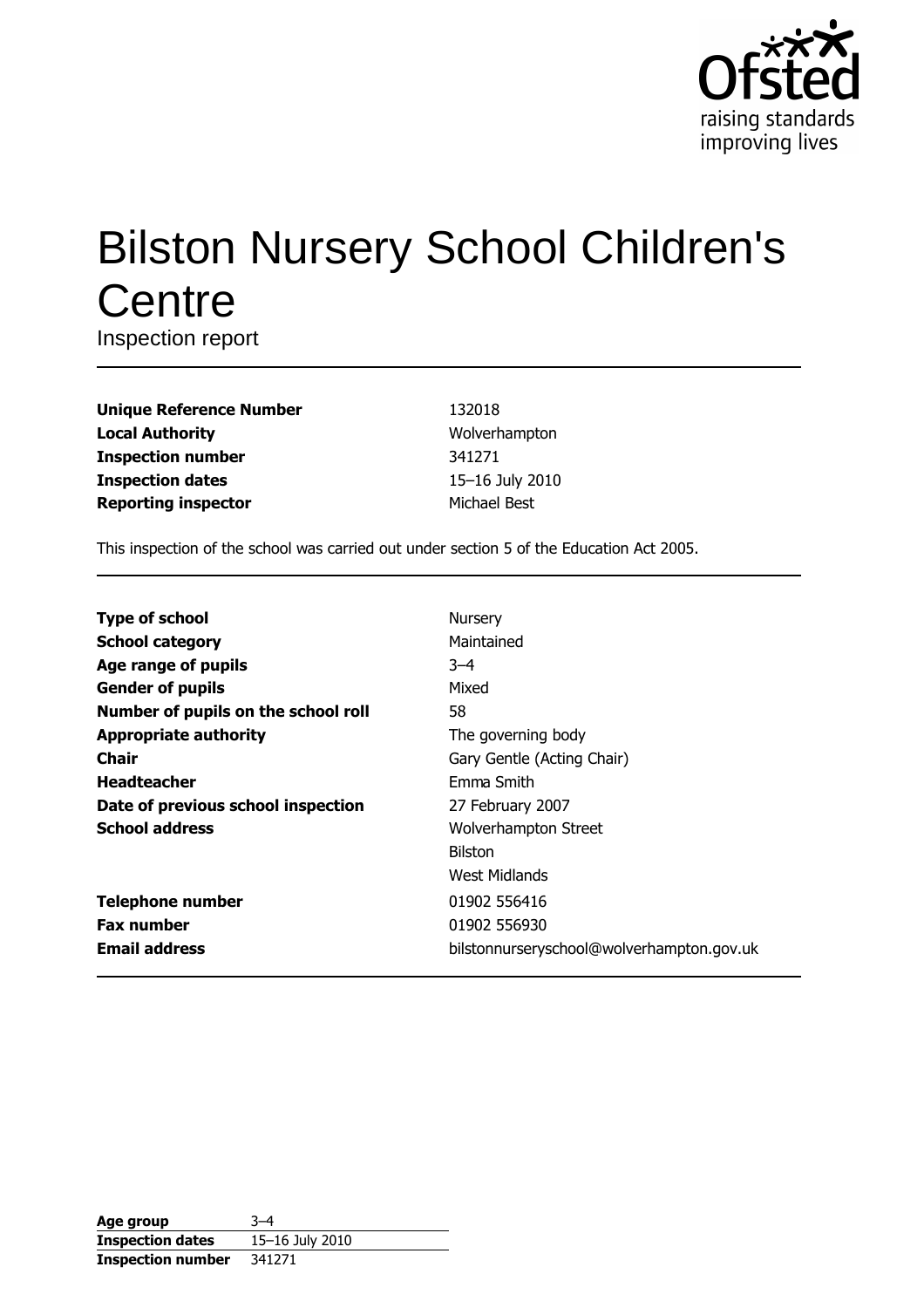The Office for Standards in Education, Children's Services and Skills (Ofsted) regulates and inspects to achieve excellence in the care of children and young people, and in education and skills for learners of all ages. It regulates and inspects childcare and children's social care, and inspects the Children and Family Court Advisory Support Service (Cafcass), schools, colleges, initial teacher training, work-based learning and skills training, adult and community learning, and education and training in prisons and other secure establishments. It rates council children's services, and inspects services for looked after children, safequarding and child protection.

Further copies of this report are obtainable from the school. Under the Education Act 2005, the school must provide a copy of this report free of charge to certain categories of people. A charge not exceeding the full cost of reproduction may be made for any other copies supplied.

If you would like a copy of this document in a different format, such as large print or Braille, please telephone 08456 404045, or email enquiries@ofsted.gov.uk.

You may copy all or parts of this document for non-commercial educational purposes, as long as you give details of the source and date of publication and do not alter the documentation in any way.

Royal Exchange Buildings St Ann's Square Manchester M2 7LA T: 08456 404045 Textphone: 0161 618 8524 E: enquiries@ofsted.gov.uk W: www.ofsted.gov.uk © Crown copyright 2010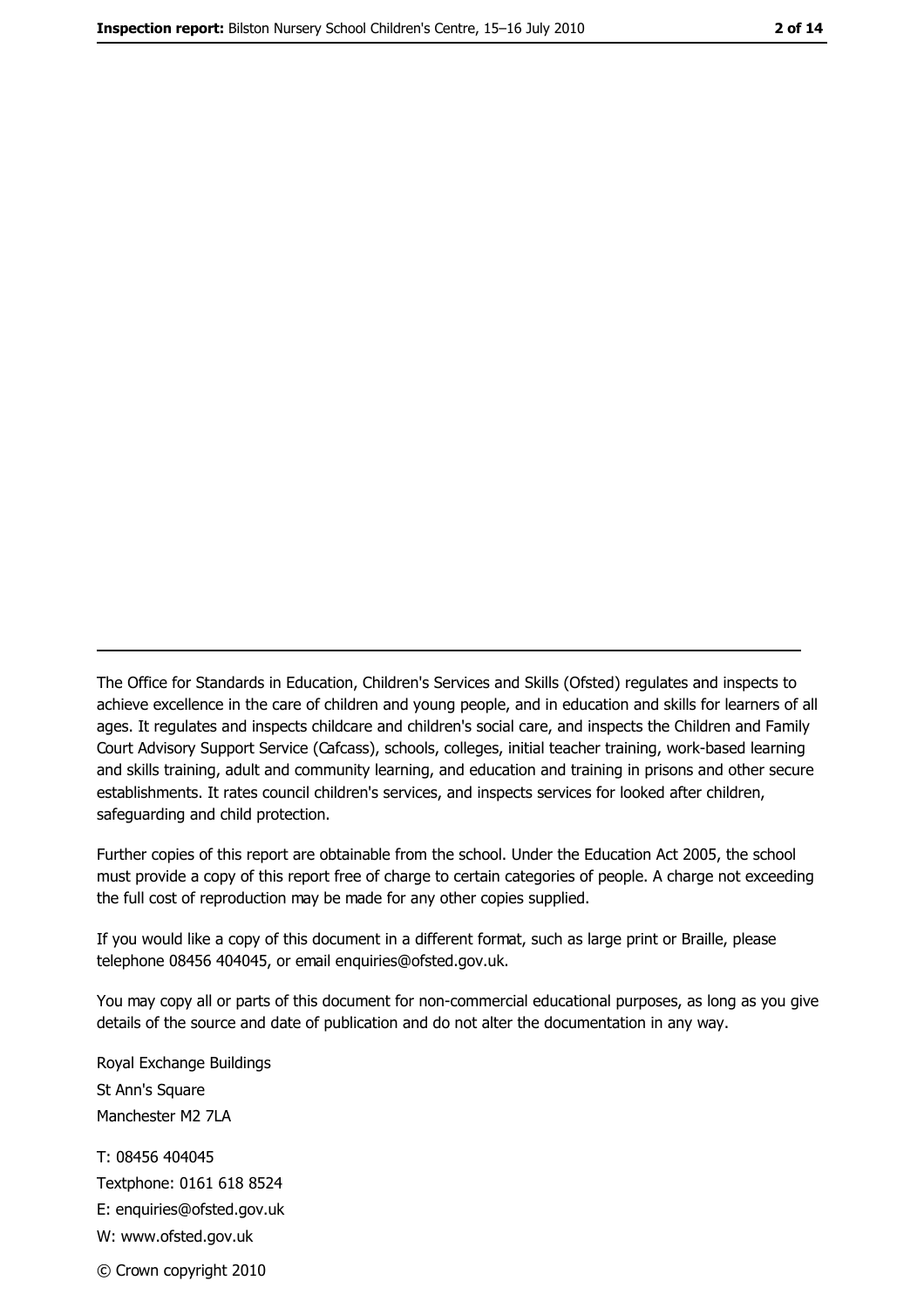# **Introduction**

This inspection was carried out by two additional inspectors. They observed 10 sessions and 14 members of staff. Inspectors met with representatives of the governing body, a member of the local authority, staff and children. They observed the school's work, and looked at a range of policies and documents, including the school's safeguarding arrangements, reports to the governing body, teachers' planning, assessment records and evidence of children's learning. Inspectors also analysed questionnaires returned by staff and 23 parents and carers.

The inspection team reviewed many aspects of the school's work. It looked in detail at the following:

- whether all groups of children make consistently good progress across the areas of  $\blacksquare$ learning
- how effectively staff use information about what children know and can do in order  $\blacksquare$ to plan their next steps in learning
- how effectively the governing body evaluates and influences the school's work  $\blacksquare$
- how well the school promotes community cohesion.  $\blacksquare$

# Information about the school

Bilston Nursery School Children's Centre provides a range of integrated services for children, parents and carers. Children attend the Nursery either on a part-time or full-time basis following their third birthday. Most have attended the Children's Centre provision from an early age and many participate in the extended services provided before and after the Nursery day. The child care and other services provided by the Children's Centre are inspected and reported upon separately by Ofsted.

There are broadly equal proportions of White British and Asian children in the Nursery, with others from Caribbean and other backgrounds. Just under a quarter of the children speak English as an additional language, although none are at the early stages of English language acquisition. The proportion of children formally identified as having special educational needs and/or disabilities is small but the school is in the process of assessing the needs of other children. A small number of children are 'looked after' by the local authority.

There have been many changes in staffing since the last inspection, and the current headteacher took over in January 2008 following a period when the school was run by an acting headteacher. The deputy headteacher took up her newly created post in September 2008.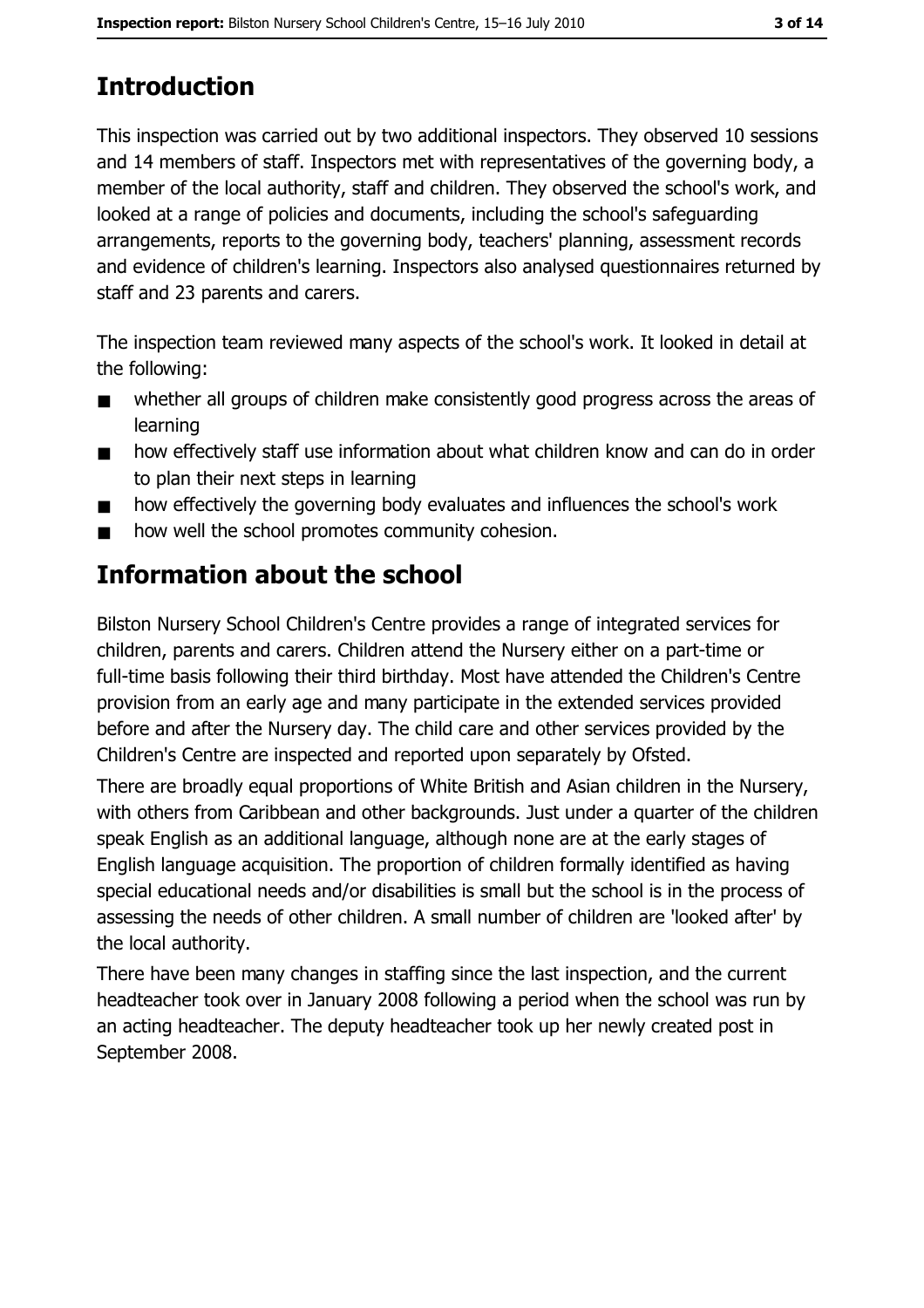# **Inspection judgements**

### Overall effectiveness: how good is the school?

#### The school's capacity for sustained improvement

### **Main findings**

The school makes outstanding provision for the children in its care and they make excellent progress in all areas of their development. Parents and carers are highly satisfied with the provision, one speaking for many in saying: 'The school provides an excellent environment that has nurtured my child's needs. The staff know my child very well and are able to meet her needs... she loves to attend and cannot wait until Monday morning.' Many children enter the Nursery with skills and experiences that are well below those expected for their age. They settle quickly into the very well organised daily routine and rapidly become immersed in the wide range of different, interesting and challenging activities that are constantly available. This is because of the outstanding quality of the school's provision for children's care, support and guidance and, in particular, the excellent preparations made by the school for induction. Children get to know their key worker well before they start in the Nursery so that the transition is smooth and backed up by excellent partnerships between staff and parents and carers.

By the time they leave to join Reception classes in their chosen primary school, children's skills and experiences are broadly similar to those expected for their age across the areas of learning. Children make outstanding progress, especially in their personal, social and emotional development and in their knowledge and understanding of the world, which inspires their confidence as learners and provides an excellent platform for them to flourish in the other areas of learning. Children's behaviour is outstanding and they have a very clear understanding of right and wrong. They thoroughly appreciate the importance of eating healthily and taking exercise.

Children's high quality learning is the direct result of outstanding teaching. Relationships between adults and children are excellent, promoting a high degree of trust and security in these keen and enthusiastic young learners. Children are actively involved in planning what they are going to do, particularly in the splendid outside area which they access throughout the year, regardless of the weather. Staff make excellent use of questions and comments to guide children's learning and help them review the progress they have made. The school has rightly recognised that an even sharper focus on children's independent thinking and problem-solving skills and additional opportunities for reflection in their sessions will further enhance their progress by helping them to understand and determine for themselves their next steps in learning.

Children's achievements are carefully plotted against nationally agreed developmental statements, and those at risk of falling behind are swiftly identified and supported. This ensures that all groups of children make the best possible progress during their time in the Nursery. This is particularly evident in the strong progress made by boys and those children who speak English as an additional language. The local authority is shortly to

| a ka |
|------|
|      |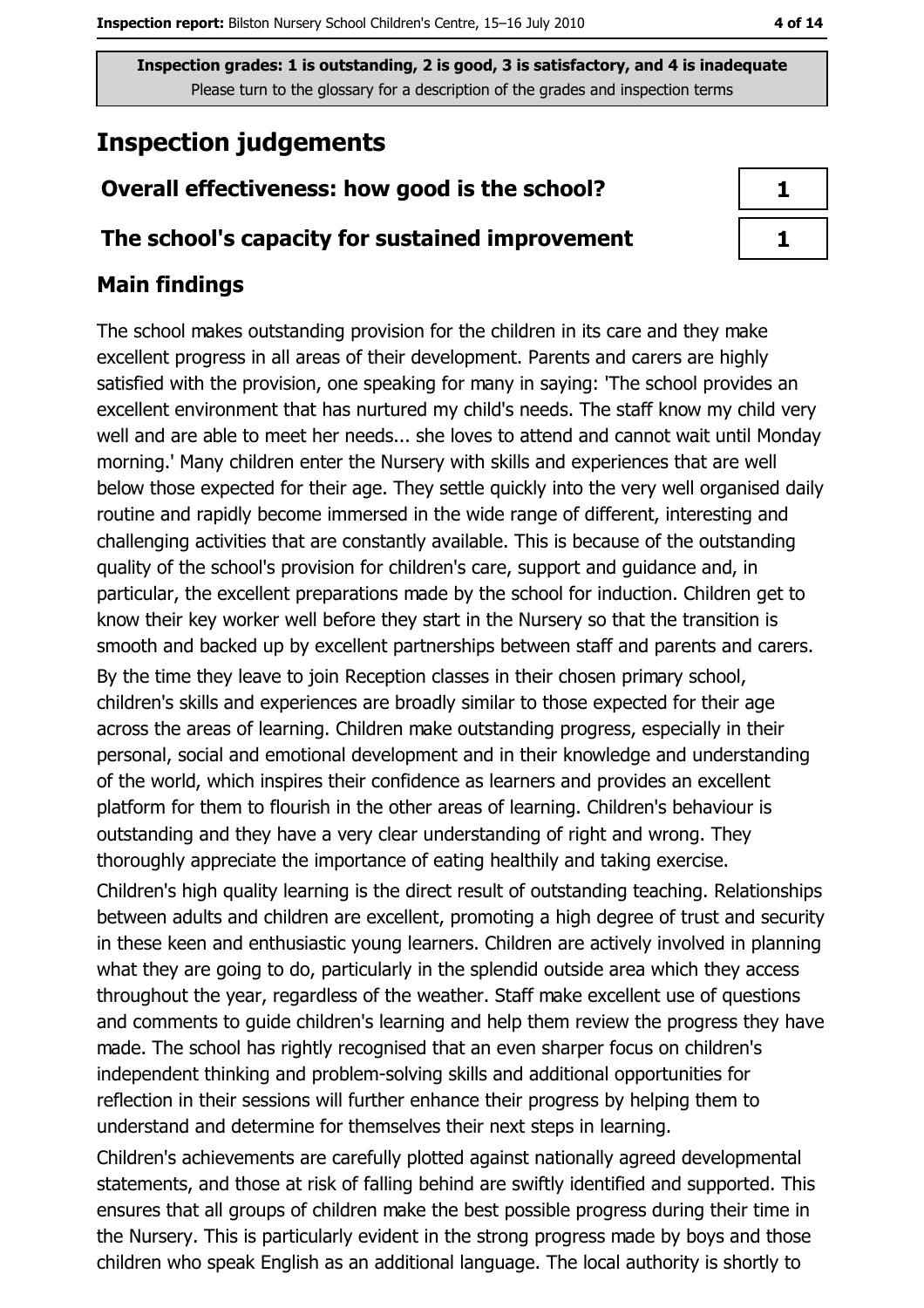introduce an electronic format for recording children's attainment and progress that will be common to all its Early Years Foundation Stage settings. The school rightly regards its implementation of this as a priority for its own development because it appreciates the benefits of the system's enhanced features, particularly in speeding up the analysis of information and identification of trends.

The school has made excellent progress since the last inspection, implementing and developing many new initiatives and managing a number of changes in staffing, roles and responsibilities. It has an outstanding capacity to sustain this progress as a result of the highly effective leadership team, and the commitment and hard work of the staff. The headteacher is a driving force in moving the school forward. The leadership team work very closely together and their monitoring of the school's work is highly accurate. Very analytical self-evaluation drives the school's plans for development and the governing body, with its highly organised committee structure, is actively involved in supporting and evaluating the work of the school. First-class links with other providers and outside experts directly benefit the children and their families, and help to smooth the way forward in the next stage of their education. The school provides outstanding value for money.

## What does the school need to do to improve further?

- Enhance children's understanding of their next steps in learning by ensuring that:  $\blacksquare$ 
	- staff systematically use feedback and questions to quide children's independent thinking and problem-solving
	- children have regular opportunities to reflect on what they are doing and what they need to do next.
- Work with the local authority to implement and embed new systems for recording  $\blacksquare$ and tracking children's achievement as soon as possible.

# **Outcomes for individuals and groups of children**

 $\mathbf{1}$ 

Children's achievement is good. They make substantial gains in their development because they thrive on the rich range of opportunities provided. Children's enjoyment, evidenced in their words and actions and strongly endorsed by their parents and carers, is outstanding. Observations of sessions and scrutiny of the school's tracking information show just how far many children's skills and experiences have improved in a relatively short period of time. Focused intervention for children at risk of falling behind has paid dividends, as has the way in which children for whom English is an additional language have benefited from a very language-rich environment. A strength of the school's planning is that it provides staff with the flexibility to tailor all children's learning to their needs, and this particularly enables the more able children to be extended and fulfilled.

Children's spiritual, moral, social and cultural development is outstanding and this is reflected in the high proportion of children working at or above the age-expected levels in their personal, social and emotional development. The extensive and exceedingly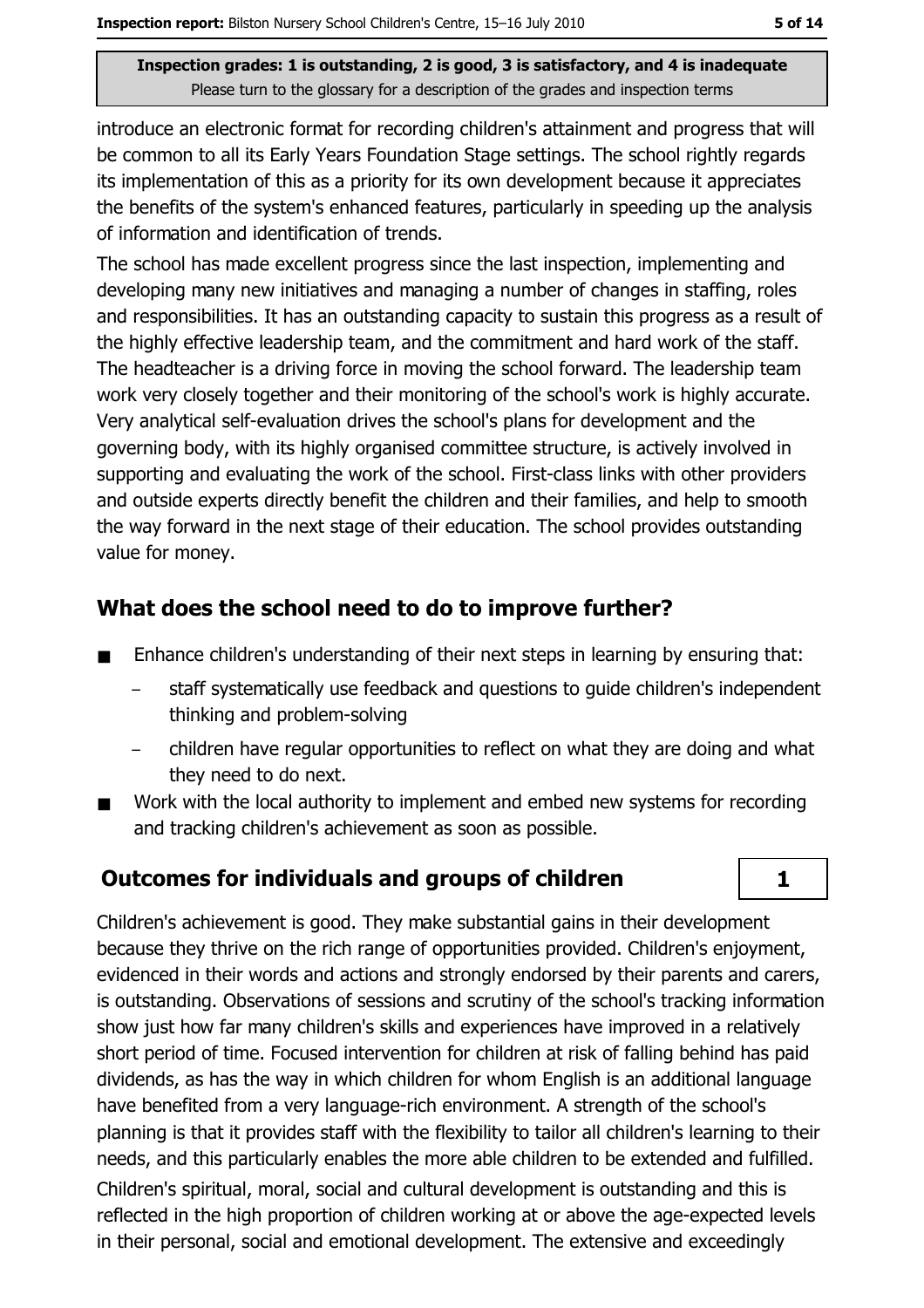well-planned grounds provide a wealth of opportunity for children to reflect and appreciate the wonders of life and the natural world. Children have an excellent understanding of keeping safe because they are actively taught about what is safe and dangerous, and how to minimise the risk. For example, in the forest area children roast marshmallows over an open fire under adult supervision: they know that the fire can burn and that they must use long sticks to hold the foil packages over the fire from the safety of their log seats. Children's keen sense of fairness and cooperation is evidenced in the quality of their work and play, and the school makes very good use of its own resources, the community and the locality to promote children's cultural development.

Children are exceptionally well prepared for the next stage of their education. The headteacher of the main receiving primary school says that highly accurate assessment information he receives enables children from the Nursery to make a flying start in his Reception class. Attendance is good, with nearly 25% of the children achieving full attendance during this year. There is a small group of children whose attendance is uneven but the school works closely with parents and carers and outside agencies to bring about improvement, often with rapid and sustained success.

| <b>Outcomes for children in the Early Years Foundation Stage</b>                                              | 1                       |
|---------------------------------------------------------------------------------------------------------------|-------------------------|
| Children's achievement and the extent to which they enjoy their learning                                      | $\overline{\mathbf{2}}$ |
| Taking into account:<br>Children's attainment <sup>1</sup>                                                    | 3                       |
| The quality of children's learning and their progress                                                         | 1                       |
| The quality of learning for children with special educational needs and/or<br>disabilities and their progress | 1                       |
| The extent to which children feel safe                                                                        | 1                       |
| <b>Children's behaviour</b>                                                                                   | 1                       |
| The extent to which children adopt healthy lifestyles                                                         | 1                       |
| The extent to which children contribute to the school and wider community                                     | 2                       |
| The extent to which children develop skills that will contribute to their future<br>economic well-being       | 1                       |
| Taking into account:<br>Children's attendance <sup>1</sup>                                                    | $\mathcal{P}$           |
| The extent of children's spiritual, moral, social and cultural development                                    | 1                       |

These are the grades for children's outcomes

The grades for attainment and attendance are: 1 is high; 2 is above average; 3 is broadly average; and 4 is low.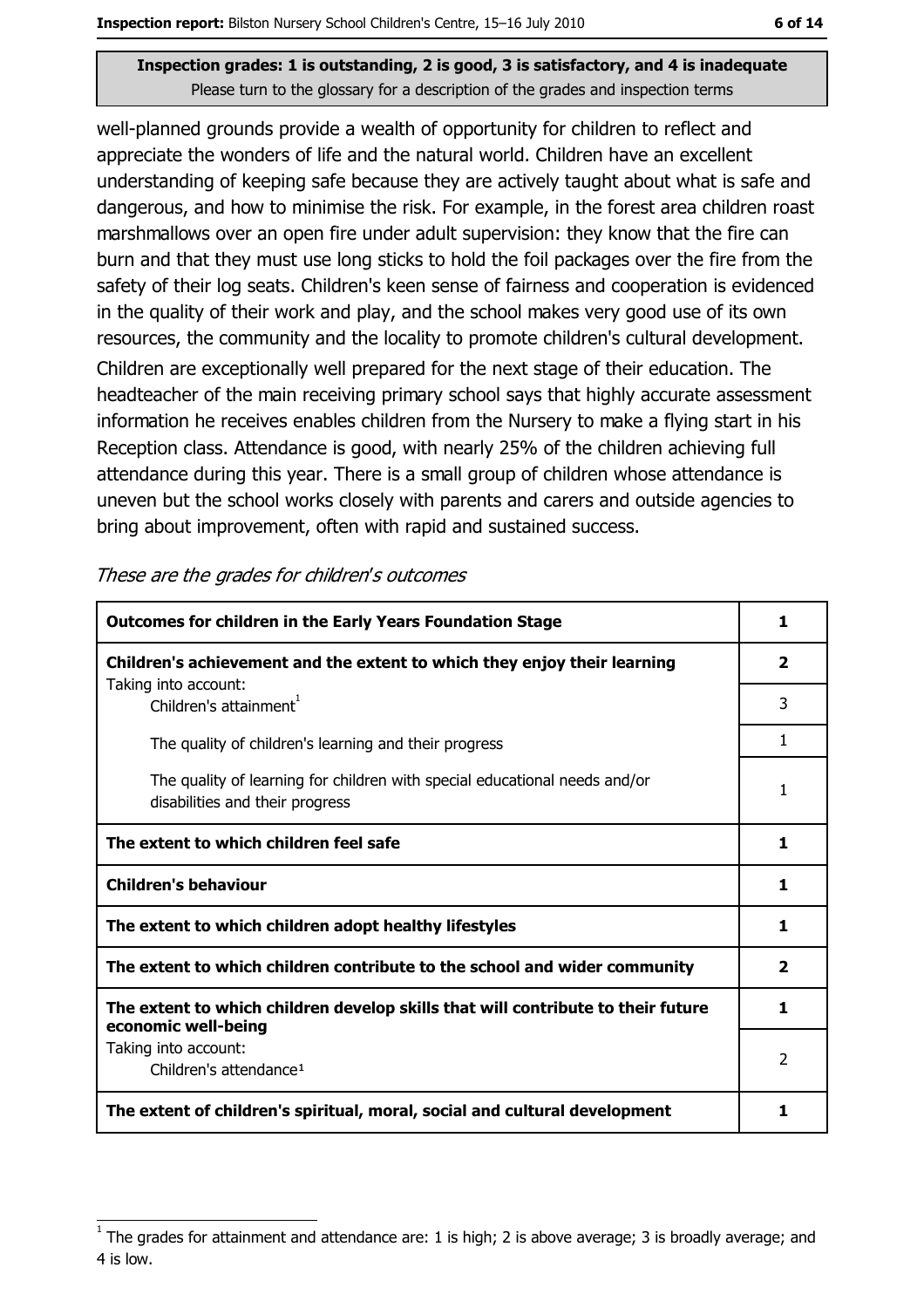### How effective is the provision?

The school's curriculum provides children with rich and memorable experiences that very successfully promote their learning and personal development. A strength of the planning is that it does not overprescribe what children are to learn, thus enabling practitioners to adjust their help, support and direction to meet the needs and interests of individuals. Their success in doing this reflects the practitioners' excellent knowledge and understanding of how young children learn and develop.

Sessions are very well organised and resourced, making good and regular use of new technologies. They are conducted at a brisk pace that engages children's attention and sustains their concentration; nonetheless, staff ensure that children have enough time to pursue their interests and complete what they have planned. Adults make skilled use of questions to check children's understanding and guide their next steps in learning; through their monitoring of teaching and learning, leaders have correctly identified that this can be developed further to more sharply focus children's thinking and encourage them to identify their next steps in learning with greater independence. There is an excellent balance between adult-led and child-chosen activities, with adults always willing to step in as patients in the hospital role play or, decked in similar waterproof clothing to the children, take part in experiments to see how controlling the flow of water from a garden hose can extend the distance it can travel. Visits and visitors, particularly the emergency services, make a memorable contribution to developing children's knowledge and understanding of the world.

Underlying this excellent provision is the very thorough gathering of information about what children know and can do, much of which is gathered using digital photography by both children and adults. The school's assessment systems are straightforward but comprehensive, enabling all practitioners to quickly and accurately update their knowledge of each individual and respond promptly to extend their learning. The school has worked very hard to develop its assessment systems since the last inspection and is continually striving to refine them: the implementation of the local authority's new electronic system is a logical extension of the school's development of assessment. This is a prime example of the leaders' quest for continuous improvement and development.

The school has well-established systems for ensuring the care, guidance and support of children and their families. The key worker arrangement enables staff to know the children in their care exceedingly well, and the school is able to point to how this knowledge and understanding has been highly successfully in helping to support children and their families in challenging circumstances. In their responses to the questionnaire, parents and carers stressed the high quality care their children received. One wrote: 'The staff are kind, approachable, encouraging and supportive of each child's individual needs.'

These are the grades for the quality of provision

| The quality of provision in the Early Years Foundation Stage |
|--------------------------------------------------------------|
|--------------------------------------------------------------|

1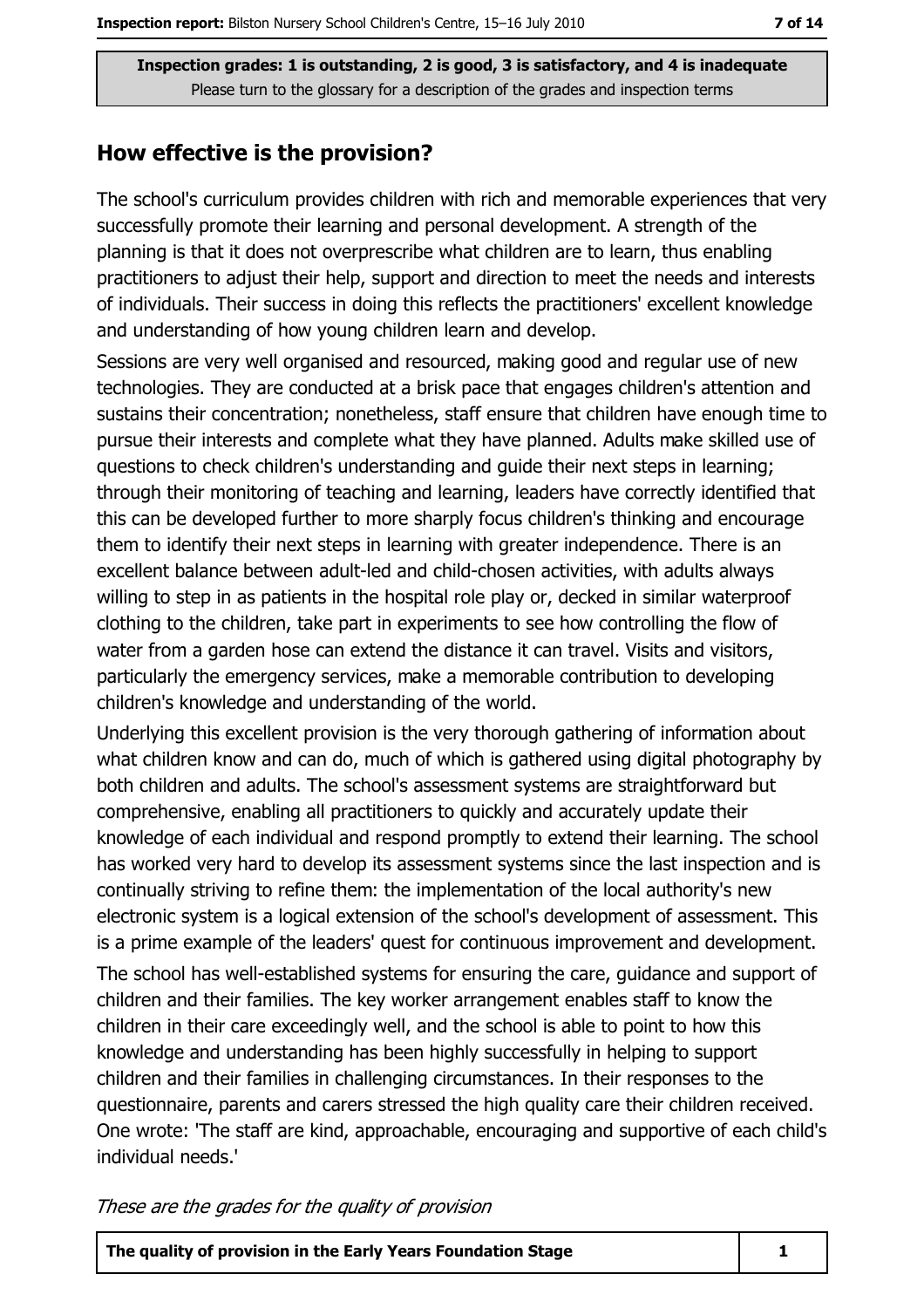| Inspection grades: I is outstanding, 2 is good, 5 is satisfactory, and 4 is inadequate<br>Please turn to the glossary for a description of the grades and inspection terms |  |  |  |
|----------------------------------------------------------------------------------------------------------------------------------------------------------------------------|--|--|--|
| The quality of teaching                                                                                                                                                    |  |  |  |
| Taking into account:<br>The use of assessment to support learning                                                                                                          |  |  |  |
| The extent to which the curriculum meets children's needs, including, where<br>relevant, through partnerships                                                              |  |  |  |
| The effectiveness of care, guidance and support                                                                                                                            |  |  |  |

#### How effective are leadership and management?

Staff morale is very high and all share a strong sense of purpose in meeting challenging but achievable targets. In response to the staff questionnaire one commented: 'Commitment, dedication and exemplary practice can be seen everywhere within the Centre. It is an oasis of learning and opportunity for families who grow from its existence.' The leadership team undertake regular and rigorous monitoring of teaching and learning, and this information is incorporated into forward planning. The analysis of children's progress ensures that all children have full equality of opportunity and leaders are quick to identify the need for additional support for children and families, where required.

The governing body is highly effective in holding the school to account. The legacy of the previous Chair of the Governing Body has been a very strong and effective committee structure that is being maintained and strengthened as the school continues to move forward. The headteacher's reports are detailed and include close analysis of trends to which the governing body give close consideration. As a result, spending decisions are well informed and the school's financial security in a period of changes in funding arrangements is backed by clear and reasoned planning. The evaluation of priorities in the school's development plan is robust. Safeguarding arrangements, which this inspection found to be good, have recently been thoroughly checked and ways of further improving systems identified. Staff are well trained and systems regularly reviewed and updated. Similarly, a recent and thorough review of the school's promotion of community cohesion has rightly identified that while the provision is good, it has not yet done all it can to develop the global dimension.

| The effectiveness of leadership and management in the Early Years Foundation<br><b>Stage</b>                                                                        |  |
|---------------------------------------------------------------------------------------------------------------------------------------------------------------------|--|
| The effectiveness of leadership and management in embedding ambition and<br>driving improvement                                                                     |  |
| Taking into account:<br>The leadership and management of teaching and learning                                                                                      |  |
| The effectiveness of the governing body in challenging and supporting the<br>school so that weaknesses are tackled decisively and statutory responsibilities<br>met |  |
| The effectiveness of the school's engagement with parents and carers                                                                                                |  |

These are the grades for leadership and management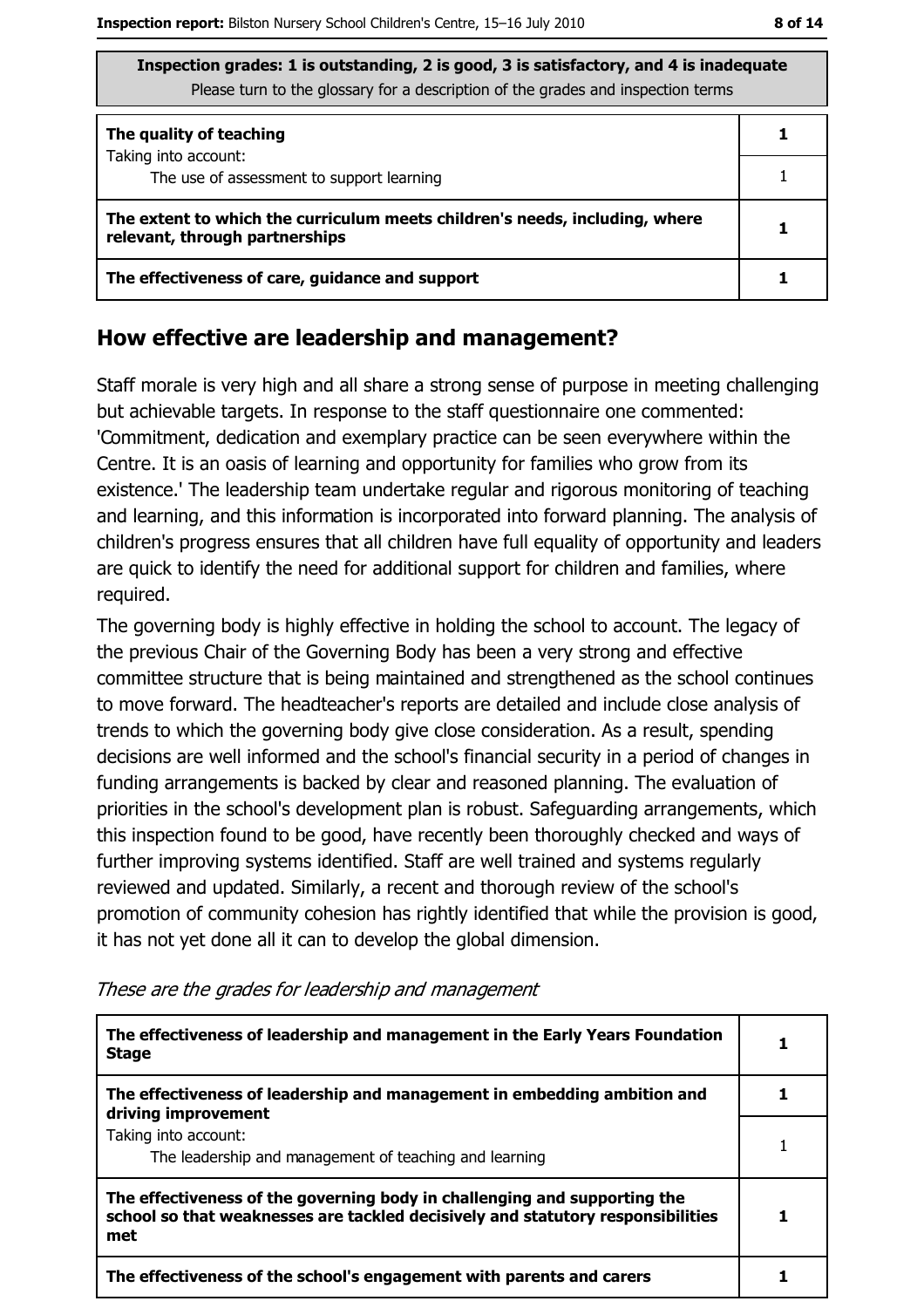| Inspection grades: 1 is outstanding, 2 is good, 3 is satisfactory, and 4 is inadequate<br>Please turn to the glossary for a description of the grades and inspection terms |   |
|----------------------------------------------------------------------------------------------------------------------------------------------------------------------------|---|
| The effectiveness of partnerships in promoting learning and well-being                                                                                                     |   |
| The effectiveness with which the school promotes equality of opportunity and<br>tackles discrimination                                                                     |   |
| The effectiveness of safeguarding procedures                                                                                                                               | 2 |
| The effectiveness with which the school promotes community cohesion                                                                                                        | 2 |
| The effectiveness with which the school deploys resources to achieve value for<br>money                                                                                    |   |

### **Views of parents and carers**

The overwhelming majority of parents and carers are very pleased with the school's provision. Inspectors endorse their positive views. A very small number expressed concern that children spent too much time playing rather than learning but inspectors disagree, judging that staff expertly promote children's learning across the areas of learning through children's play.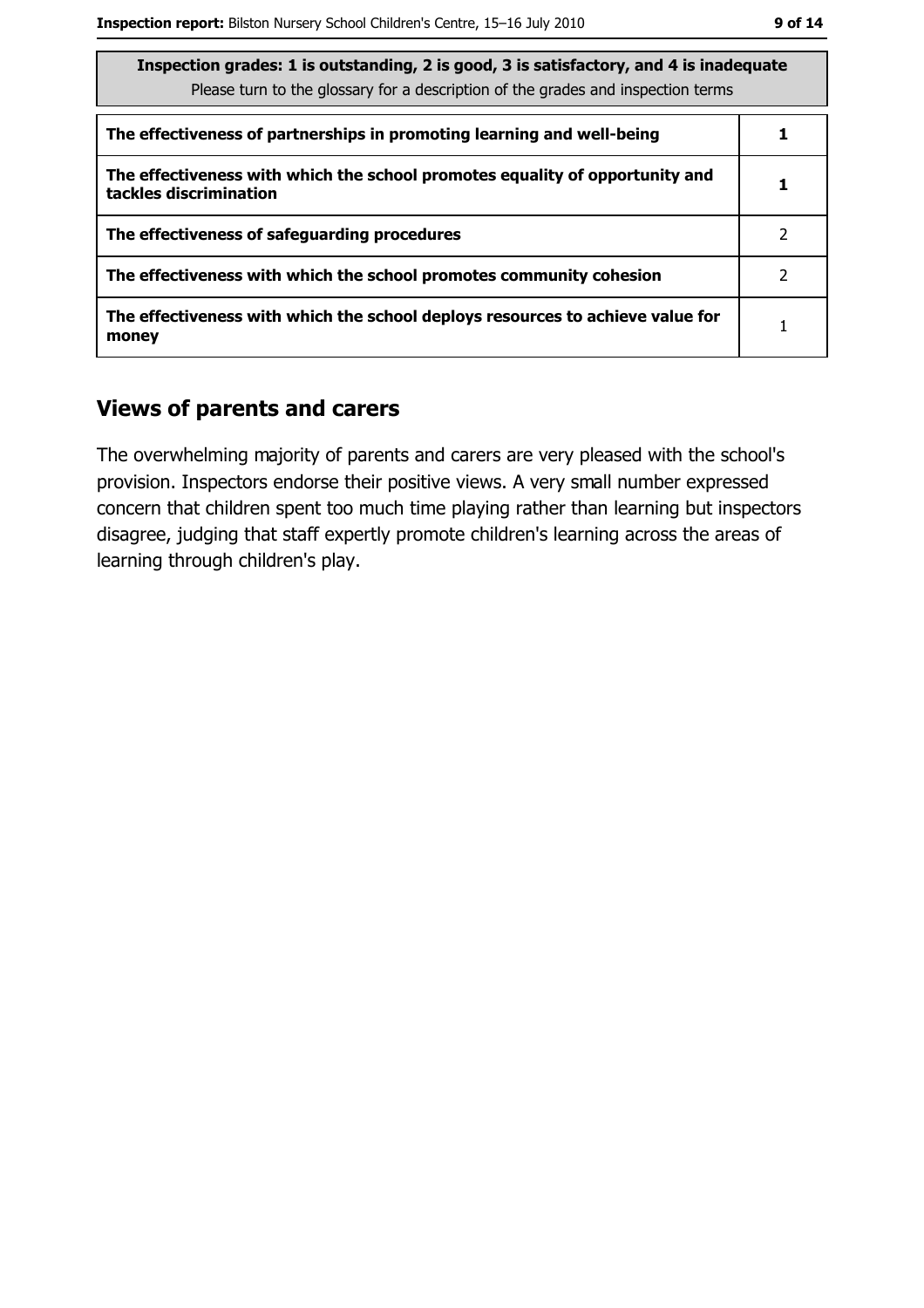#### Responses from parents and carers to Ofsted's questionnaire

Ofsted invited all the registered parents and carers of children registered at Bilston Nursery School Children's Centre to complete a questionnaire about their views of the school.

In the questionnaire, parents and carers were asked to record how strongly they agreed with 13 statements about the school. The inspection team received 23 completed questionnaires by the end of the on-site inspection. In total, there are 58 children registered at the school.

| <b>Statements</b>                                                                                                                                                                                                                                       | <b>Strongly</b><br><b>Agree</b> |               | <b>Disagree</b><br><b>Agree</b> |               | <b>Strongly</b><br>disagree |                |              |                  |
|---------------------------------------------------------------------------------------------------------------------------------------------------------------------------------------------------------------------------------------------------------|---------------------------------|---------------|---------------------------------|---------------|-----------------------------|----------------|--------------|------------------|
|                                                                                                                                                                                                                                                         | <b>Total</b>                    | $\frac{1}{2}$ | <b>Total</b>                    | $\frac{0}{0}$ | <b>Total</b>                | $\frac{0}{0}$  | <b>Total</b> | $\frac{0}{0}$    |
| My child enjoys school                                                                                                                                                                                                                                  | 21                              | 91            | $\overline{2}$                  | 9             | $\mathbf 0$                 | 0              | $\mathbf{0}$ | $\mathbf 0$      |
| The school keeps my child<br>safe                                                                                                                                                                                                                       | 21                              | 91            | $\overline{2}$                  | 9             | $\mathbf 0$                 | 0              | 0            | $\boldsymbol{0}$ |
| The school informs me<br>about my child's progress                                                                                                                                                                                                      | 15                              | 65            | 6                               | 26            | $\overline{2}$              | 9              | 0            | 0                |
| My child is making enough<br>progress at this school                                                                                                                                                                                                    | 17                              | 74            | 5                               | 22            | $\mathbf{1}$                | 4              | 0            | 0                |
| The teaching is good at this<br>school                                                                                                                                                                                                                  | 16                              | 70            | 6                               | 26            | $\mathbf 0$                 | 0              | 1            | $\overline{4}$   |
| The school helps me to<br>support my child's learning                                                                                                                                                                                                   | 13                              | 57            | 9                               | 39            | 0                           | 0              | 1            | 4                |
| The school helps my child to<br>have a healthy lifestyle                                                                                                                                                                                                | 16                              | 70            | 7                               | 30            | $\mathbf 0$                 | 0              | 0            | $\mathbf 0$      |
| The school makes sure that<br>my child is well prepared for<br>the future (for example<br>changing year group,<br>changing school, and for<br>children who are finishing<br>school, entering further or<br>higher education, or<br>entering employment) | 14                              | 61            | 8                               | 35            | $\mathbf{1}$                | $\overline{4}$ | 0            | $\mathbf 0$      |
| The school meets my child's<br>particular needs                                                                                                                                                                                                         | 16                              | 70            | 5                               | 22            | 1                           | 4              | 0            | $\mathbf 0$      |
| The school deals effectively<br>with unacceptable behaviour                                                                                                                                                                                             | 13                              | 57            | 10                              | 43            | $\mathbf 0$                 | 0              | 0            | 0                |
| The school takes account of<br>my suggestions and<br>concerns                                                                                                                                                                                           | 12                              | 52            | 8                               | 35            | $\mathbf{1}$                | 4              | $\mathbf{1}$ | $\overline{4}$   |
| The school is led and<br>managed effectively                                                                                                                                                                                                            | 19                              | 83            | 3                               | 13            | $\mathbf{1}$                | $\overline{4}$ | $\mathbf 0$  | $\mathbf 0$      |
| Overall, I am happy with my<br>child's experience at this<br>school                                                                                                                                                                                     | 18                              | 78            | $\overline{4}$                  | 17            | $\mathbf{1}$                | $\overline{4}$ | 0            | 0                |

The table above summarises the responses that parents and carers made to each statement. The percentages indicate the proportion of parents and carers giving that response out of the total number of completed questionnaires. Where one or more parents and carers chose not to answer a particular question, the percentages will not add up to 100%.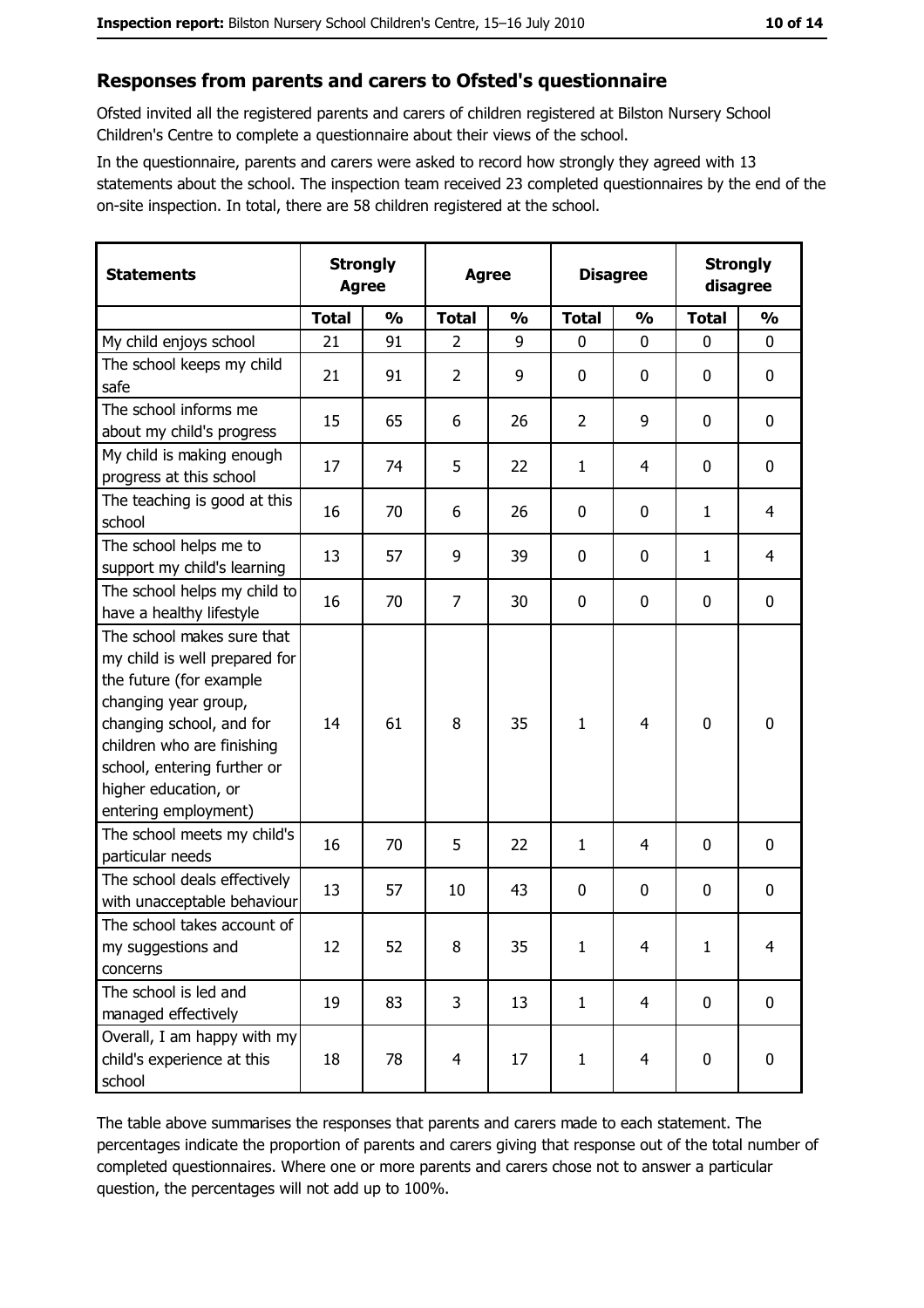# Glossary

| Grade   | <b>Judgement</b> | <b>Description</b>                                                                                                                                                                                                                |
|---------|------------------|-----------------------------------------------------------------------------------------------------------------------------------------------------------------------------------------------------------------------------------|
| Grade 1 | Outstanding      | These features are highly effective. An oustanding<br>school provides exceptionally well for its children's<br>needs.                                                                                                             |
| Grade 2 | Good             | These are very positive features of a school. A school<br>that is good is serving its children well.                                                                                                                              |
| Grade 3 | Satisfactory     | These features are of reasonable quality. A satisfactory<br>school is providing adequately for its children.                                                                                                                      |
| Grade 4 | Inadequate       | These features are not of an acceptable standard. An<br>inadequate school needs to make significant<br>improvement in order to meet the needs of its children.<br>Ofsted inspectors will make further visits until it<br>improves |

### What inspection judgements mean

# **Overall effectiveness of schools**

|                       | Overall effectiveness judgement (percentage of<br>schools) |      |                     |                   |  |  |
|-----------------------|------------------------------------------------------------|------|---------------------|-------------------|--|--|
| <b>Type of school</b> | <b>Outstanding</b>                                         | Good | <b>Satisfactory</b> | <b>Inadequate</b> |  |  |
| Nursery schools       | 51                                                         | 45   | 0                   | 4                 |  |  |
| Primary schools       | 6                                                          | 41   | 42                  | 10                |  |  |
| Secondary schools     | 8                                                          | 34   | 44                  | 14                |  |  |
| Sixth forms           | 10                                                         | 37   | 50                  | 3                 |  |  |
| Special schools       | 32                                                         | 38   | 25                  | 5                 |  |  |
| Pupil referral units  | 12                                                         | 43   | 31                  | 14                |  |  |
| All schools           | 9                                                          | 40   | 40                  | 10                |  |  |

New school inspection arrangements were introduced on 1 September 2009. This means that inspectors now make some additional judgements that were not made previously.

The data in the table above is for the period 1 September to 31 December 2009 and is the most recently published data available (see www.ofsted.gov.uk). Please note that the sample of schools inspected during the autumn term 2009 was not representative of all schools nationally, as weaker schools are inspected more frequently than good or outstanding schools.

Percentages are rounded and do not always add exactly to 100. Secondary school figures include those that have sixth forms, and sixth form figures include only the data specifically for sixth form inspection judgements.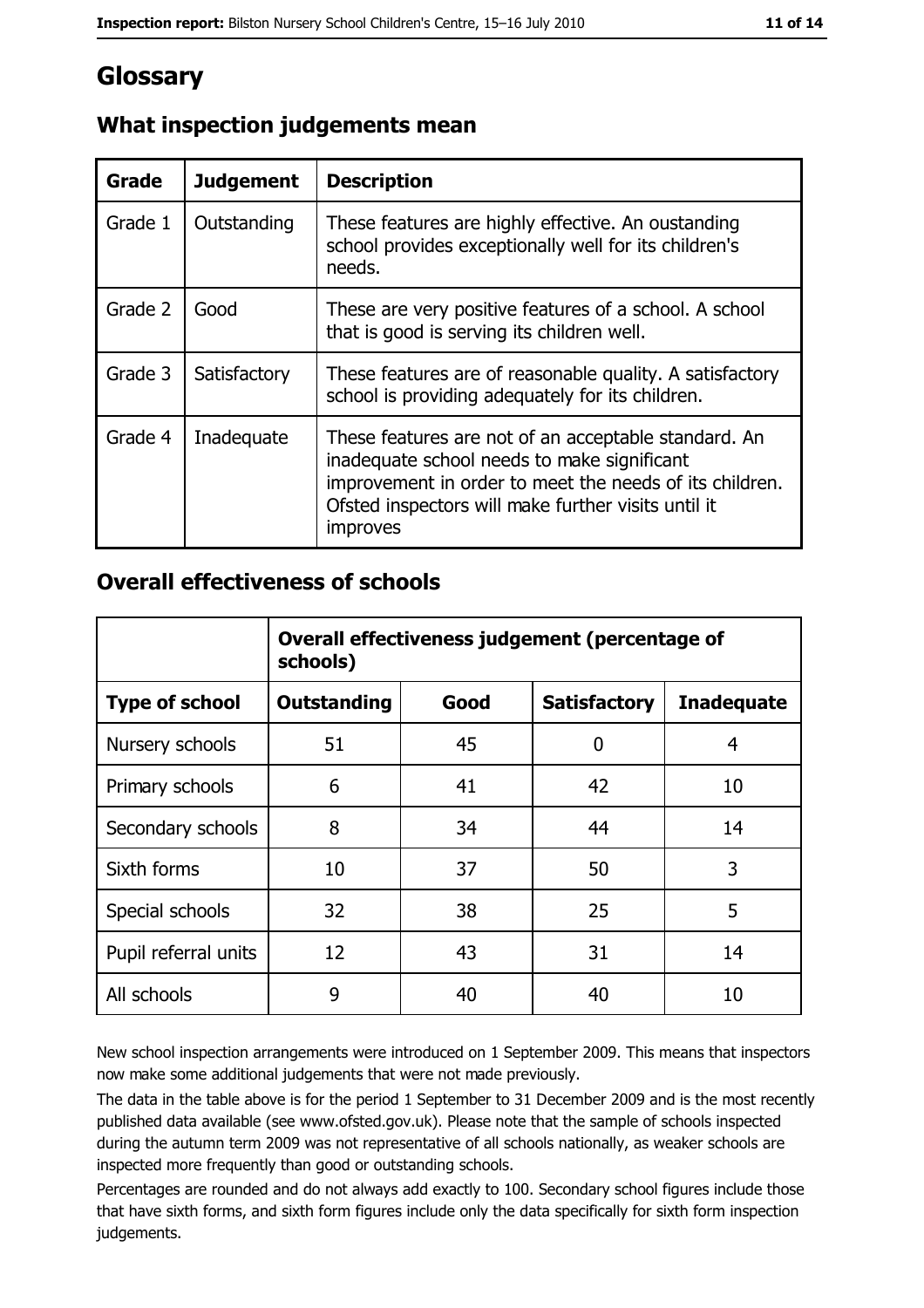# **Common terminology used by inspectors**

| Achievement:               | the progress and success of a child in their<br>learning and development.                                                                                                                                                                                                                                                                                                                                        |
|----------------------------|------------------------------------------------------------------------------------------------------------------------------------------------------------------------------------------------------------------------------------------------------------------------------------------------------------------------------------------------------------------------------------------------------------------|
| Attainment:                | in other phases of school, for example<br>primary schools, attainment is the<br>standard of the pupils' work shown by test<br>and examination results and in lessons.<br>However, there is no national average for<br>three- and four-year-olds. Therefore, in<br>inspections of nursery schools, inspectors<br>take account of expectations in the<br>age-related bands of the Early Years<br>Foundation Stage. |
| Capacity to improve:       | the proven ability of the school to<br>continue improving. Inspectors base this<br>judgement on what the school has<br>accomplished so far and on the quality of<br>its systems to maintain improvement.                                                                                                                                                                                                         |
| Leadership and management: | the contribution of all the staff with<br>responsibilities, not just the headteacher,<br>to identifying priorities, directing and<br>motivating staff and running the school.                                                                                                                                                                                                                                    |
| Learning:                  | how well children acquire knowledge,<br>develop their understanding, learn and<br>practise skills and are developing their<br>competence as learners.                                                                                                                                                                                                                                                            |
| Overall effectiveness:     | inspectors form a judgement on a school's<br>overall effectiveness based on the findings<br>from their inspection of the school. The<br>following judgements, in particular,<br>influence what the overall effectiveness<br>judgement will be.                                                                                                                                                                   |
|                            | The school's capacity for sustained<br>improvement.<br>Outcomes for individuals and groups<br>of children.<br>The quality of teaching.<br>The extent to which the curriculum<br>meets children's needs, including<br>where relevant, through partnerships.<br>The effectiveness of care, guidance<br>and support.                                                                                                |
| Progress:                  | the rate at which children are learning in<br>nursery sessions and over longer periods<br>of time.                                                                                                                                                                                                                                                                                                               |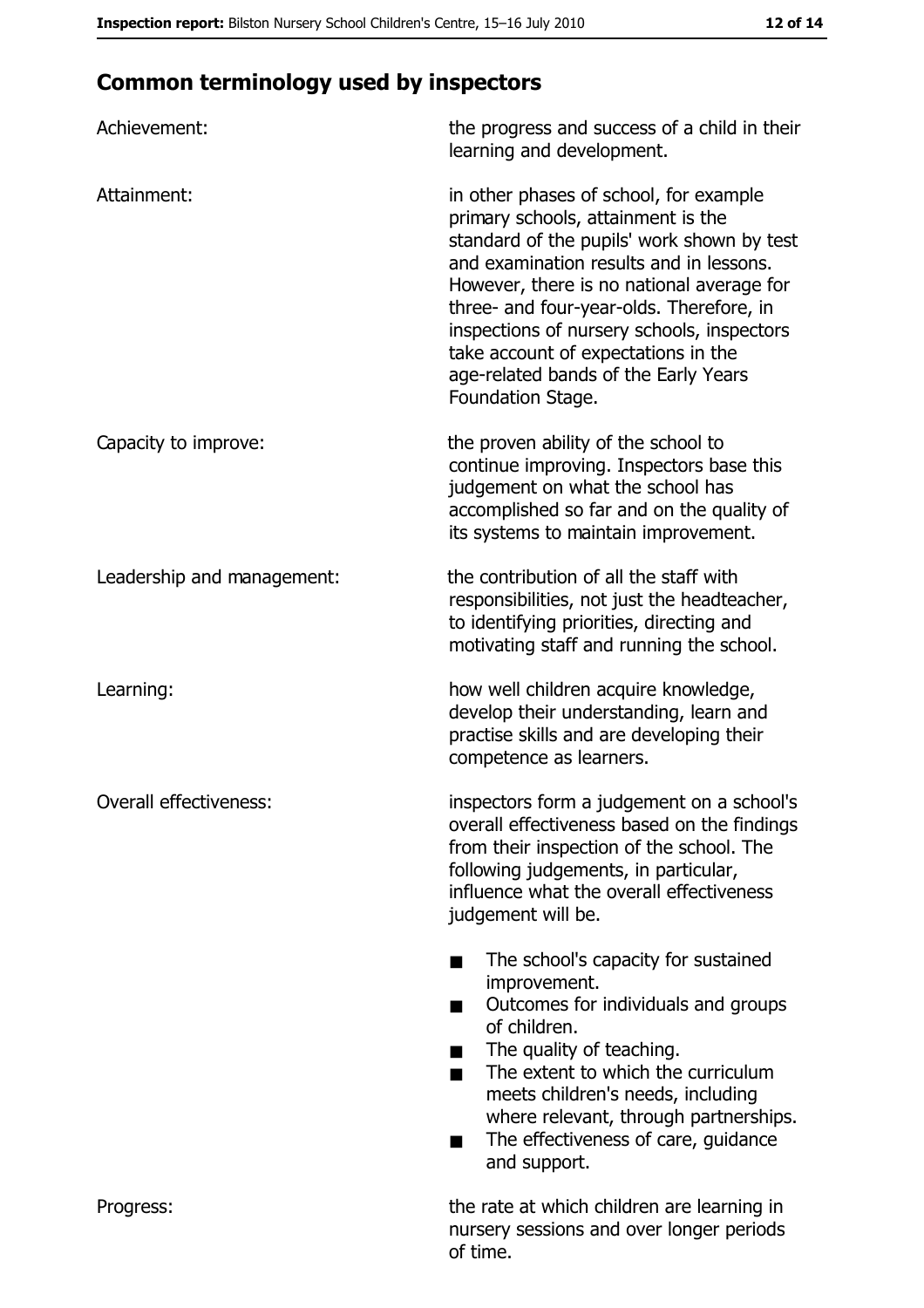This letter is provided for the school, parents and carers to share with their children. It describes Ofsted's main findings from the inspection of their school.



19 July 2010

Dear Children

Inspection of Bilston Nursery School Children's Centre,

Wolverhampton, WV14 0LT

Thank you very much for making us so very welcome when we visited your school, and sharing your views with us. We think your Nursery is outstanding and here are some of the reasons.

You thoroughly enjoy coming to the Nursery and make outstanding progress.

Your behaviour is excellent and you care very well for each other.

You listen carefully to adults and plan what you are going to do very carefully.

You play well with each other and learn a great deal as you play.

All the adults in the Nursery care very well for you and help you all they can.

You make excellent use of the outside area and have an excellent understanding of how to keep safe.

The adults know exactly how well you are doing and how they can help you do better.

The Nursery is exceedingly well run and all the staff want the very best for you.

We have asked the adults to make your learning even better by helping you think about what you are doing and what you are going to do next, and encouraging you to think things out and solve problems yourselves. We have also asked them to work with the local authority to get a new electronic system for tracking how well you are getting on up and running. This will help the adults know even more quickly what you can do and where they can help you.

Many of you will be starting in your new schools in September. You have had a wonderful start in the Nursery and we wish you well for the future. For those of you who are staying a bit longer, you will be able to help all the adults put these new things in place.

Yours sincerely Mike Best Lead inspector